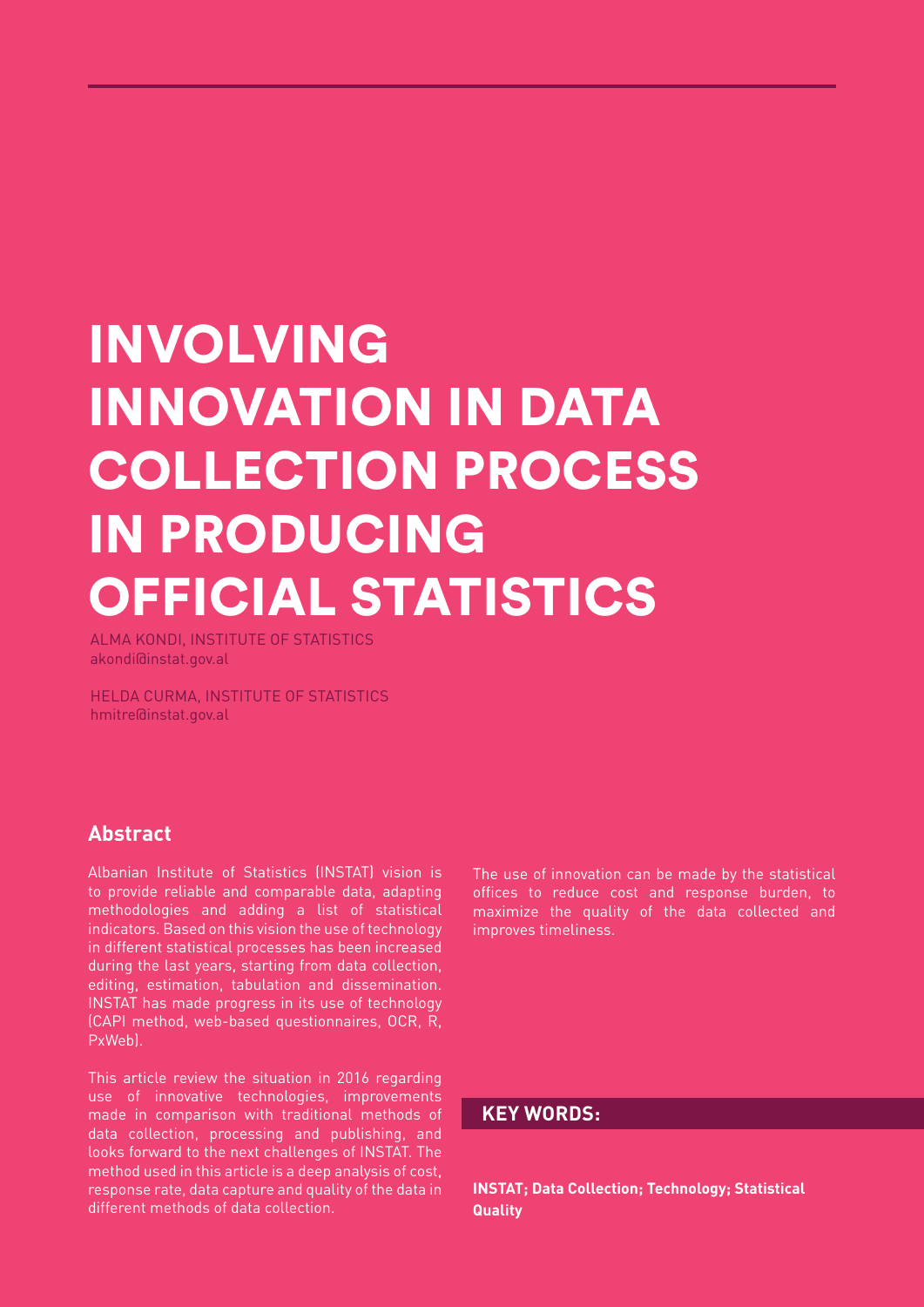## **1. INTRODUCTION**

One of the most important statistical office's challenges is increasing quality and timeliness in a more cost effective way. The process of increasing high quality data for NSOs' (National Statistical Offices), is embracing the best practices in the collection, reducing cost and response burden. Costs are very important, especially for statistical offices with low budgets. The new technological changes can affect every statistical process. The rapid changes in technology have created new opportunities for improving timeliness. Costs of innovative technologies, such as tablets or other mobile devices are declining, making possible the use on the data collection process through the Computer-Assisted Personal Interviewing (CAPI) method.

Statistics Canada analyzes in the Methodology Report (Statistics Canada, 2010) the advantages of using technology in statistical production. Technology can monitor and control the quality of the data from data collection, data capture and also in the process of editing and imputation. Also, automated skip patterns can be used to resolve immediate problems, resulting in less follow-up and reduce the burden of the interviewer. It is easier to implement quality control of the interviewing process and generate management reports on the status of the interviews e.g., response rate, number of interviews completed, and length of time per interview, etc. On the other hand, the uses of technology require investment of buying or renew. It also requires computer experts to develop programs for the statistical production.

INSTAT's work is based on the five year Program of Official Statistics, which is the basic document that provides the production of statistical data by the National Statistical System, measuring different statistical process of economic, social and environmental situation in the Republic of Albania. This program works in accordance with the statistical principles provided in the Statistical Law but also follows the general principles of the European Statistics code of Practice.

During 2016, seventeen surveys were conducted by INSTAT. In Figure 1 are shown the number of surveys by the data collection methods for the year 2016.

Traditionally INSTAT has been using Personal Assisted Paper Interview (PAPI) as a data collection method. Nowadays it is still the most used method, as shown in Figure 1; around 82 percent of surveys are using the PAPI method to collect information, due to several factors such as generally high

#### **Figure 1: Number of surveys by data collection**<br>methode **methods**



Source: INSTAT Program for 2016, calculation of the authors

response rate, poor system of addresses, user friendly and often because it is cheaper.

For the first time CAPI was used in 2008-09 Albania Demographic and Health Survey (ADHS). An innovative aspect of the 2008-09 ADHS was the use of Personal Digital Assistants (PDAs) for the data or Fersonal Digital Assistants (FDAS) for the data<br>collection, rather than paper questionnaires. The questionnaires were programmed in PDAs using the software package Census and Survey Processing (CSPro). Full survey and data management, range, etës organizme të programuan në Petësorët u programuan në PDA duke përdorur softuerin Census and Survey Proces<br>Programuan në PDA duke përdorur softuerin Census and Survey Processing (CSPR). data capture system. Paper questionnaires were available to interviewers in case of equipment avallable to litter viewers in case or equipment<br>failure. In 2016 the CAPI methods were used by 2 surveys. dispozicion të intervistuesve në rast të mosfunksionimit të mosfunksionimit të pajisisieve. Në vitin 2016 met<br>Shqiptari

The online data collection (WEB) was first used in 2013, as a way to lower costs, avoiding the use of interviewers, and reducing respondent's burden. For this purpose, an open source solution, Limesurvey Server was used. Various forms have been prepared for the collection of information, for example short Term Statistics Survey, survey of Research<br>Short Term Statistics Survey, survey of Research Development for Public Sector, etc. This method was used in 2016 in one survey but was also used with CAPI method to provide more information.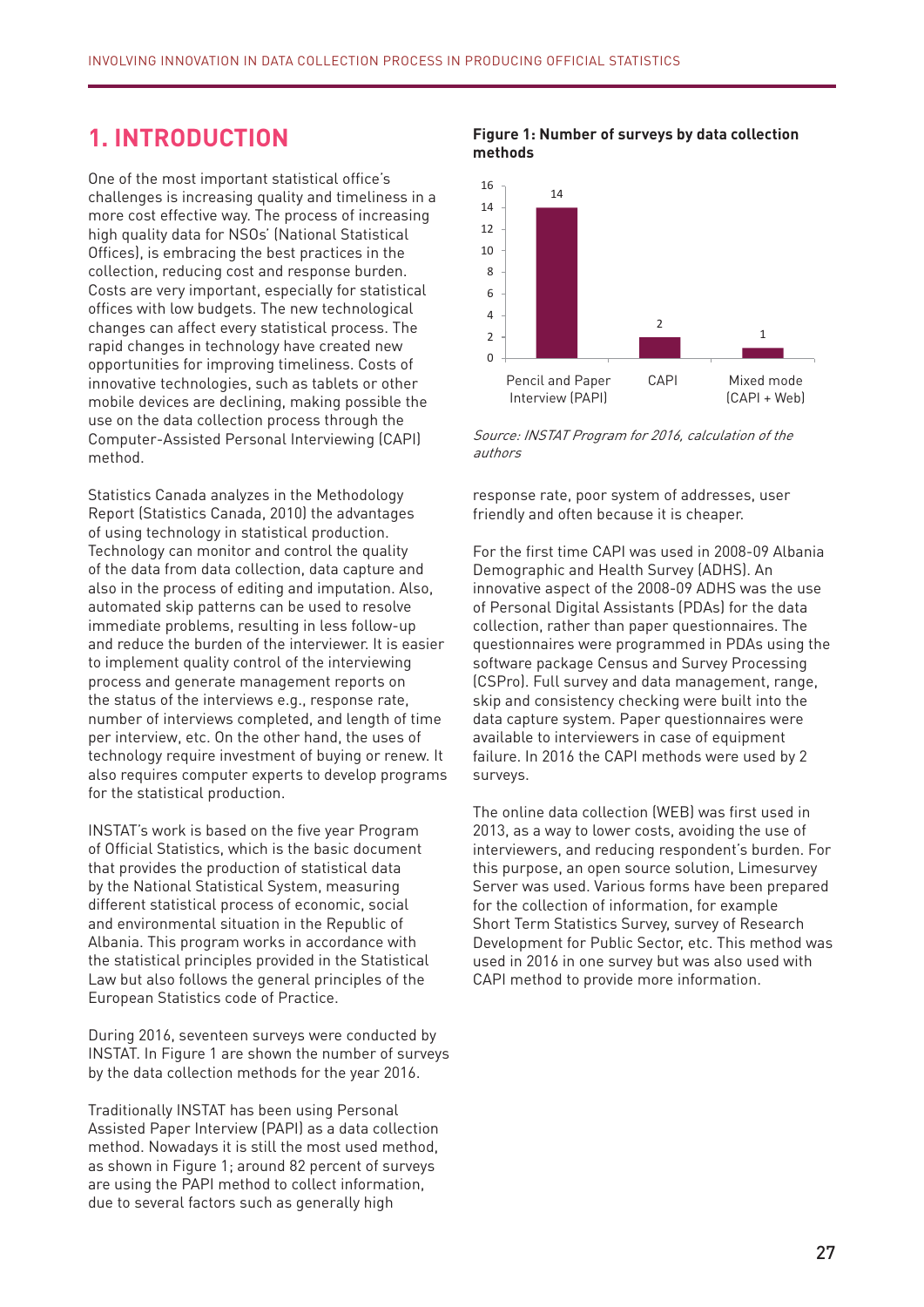# **2. COMPARISON OF DATA COLLECTION METHODS**

This section will describe the different data collection methods, their advantages and disadvantages in different surveys conducted by INSTAT, in various perspectives such as cost, response rate, response burden, quality indicators, etc. These aspects are addressed in this article by analyzing and comparing them in the following surveys:

- Labour Force Survey (LFS)

- Short term Statistics Survey (STS)

- Information Communication and Technology Survey (ICT)

LFS was conducted for the first time in 2007. During 2007-2011 LFS has been carried out by INSTAT on annual basis through direct personal interviews, contacting households at their dwelling. In 2011, for the first time, LFS started using CAPI method. The optimized method (in our case CAPI method), allows us to have more accurate data because logical controls have been directly done in the application of the laptops. These controls reduce non-sampling errors (e.g. filter questions are skipped automatically and not manually, as it happens in paper questionnaires). For example, if a person is younger than 15 years old, the questionnaire regarding employment status is skipped automatically.

#### **Table 1: Surveys budget items taken into account**

STS Survey is a quarterly survey which is addressed to the enterprises. From 2003-2013 the PAPI method has been used to collect the information. Since 2013 efforts has been made to use a mixed method approach: PAPI + online questionnaires. In 2014, 91% of companies, with 10 + employed, have had internet access. The high internet penetration rate, especially among big companies, is the reason why the web approach is being used for this survey. PAPI is applied as the base method, while web forms are being used for the big companies only (approximately 300).

ICT Survey was conducted in 2015 for the first time, using tablets (CAPI) to collect the information. This survey is focused on the availability of information and communication technologies (ICTs), and their use by enterprises.

## **2.1. COST**

There is a growing demand on statistical data from users, not only from policy makers but from other type of users as well. Every statistical agency needs to make decisions between producing statistical data and the costs to do it. Collecting such data is costly, especially in countries with poor system of addresses and infrastructure. Costs affect every statistical process. In this article data collection costs are taken into consideration, as generally this process is the most expensive one. The budget items taken into account to analyze cost per questionnaire (in ALL) are shown in the Table 1.

|                                            | <b>LFS CAPI</b> | <b>STS PAPI</b> | <b>STS Online</b> | <b>ICT Tablet</b> |
|--------------------------------------------|-----------------|-----------------|-------------------|-------------------|
| <b>Printing of</b><br>questionnaires       | NA.             | Value           | <b>NA</b>         | <b>NA</b>         |
| <b>Printing of additional</b><br>materials | Value           | Value           | <b>NA</b>         | Value             |
| <b>Interviewer</b>                         | Value           | Value           | <b>NA</b>         | Value             |
| <b>Interviewer No</b>                      | Value           | Value           | <b>NA</b>         | Value             |
| <b>Controller</b>                          | Value           | Value           | <b>NA</b>         | <b>NA</b>         |
| <b>Consumables</b>                         | Value           | Value           | <b>NA</b>         | Value             |
| Per diem for<br>interviewers               | <b>NA</b>       | Value           | <b>NA</b>         | Value             |
| <b>Data Entry Operator</b>                 | <b>NA</b>       | Value           | <b>NA</b>         | <b>NA</b>         |
| <b>Internet Cards</b>                      | Value           | <b>NA</b>       | <b>NA</b>         | Value             |
| <b>Postal Service</b>                      | <b>NA</b>       | <b>NA</b>       | Value             | <b>NA</b>         |
| <b>Total</b>                               | Value           | Value           | Value             | Value             |

Source: Extracted by the authors based on INSTAT information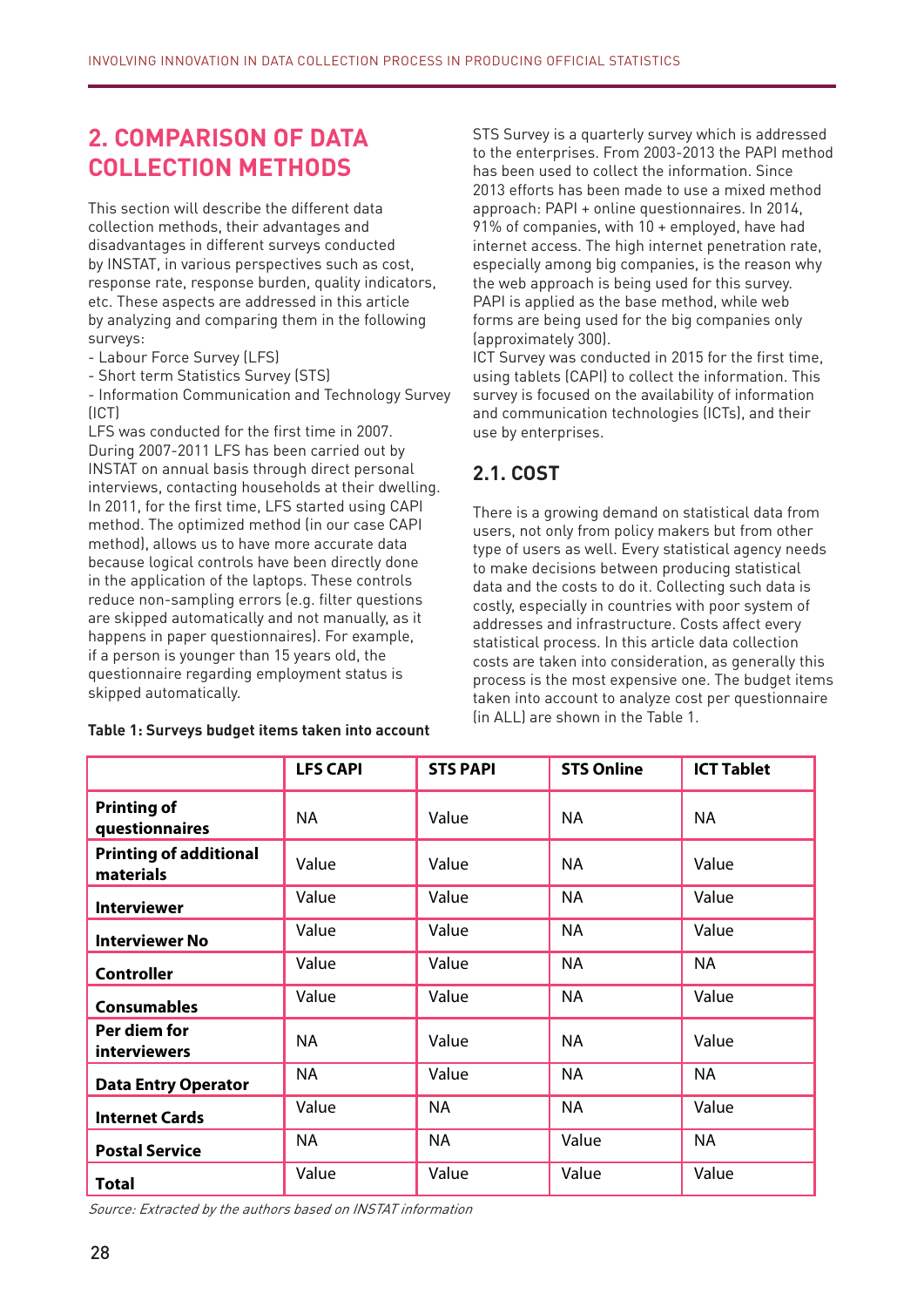Figure 2 shows the surveys costs per questionnaire. Lack CAPI using laptops or tablets are almost the san As it is expected, the online approach by using web excluding the initial costs for equipment, w used until now only for STS big companies, knowing respond the questionnaire and also the statistical at INSTAT has the highest cost, from the other the statistical cost of the statistical cost of the statistical cost of the statistical cost of the statistical cost of the **(në Lekë)** authentication credentials by post or email. Costs for forms is the cheapest one. This approach is being for sure that they have in place the infrastructure to office has the possibility to send them their

CAPI using laptops or tablets are almost the same, excluding the initial costs for equipment, which can be very different, depending from the technologies used; although it is decreasing very rapidly. The PAPI method, which is still the most used method at INSTAT has the highest cost, from the other collection method.





Source: Authors' calculations

# **2.2. RESPONSE RATE**

surveys. A part of the sampled elements cannot lhe population has become more mobile and peopulation has become more mobile and peopulation has become more mobile and peopulation. numrin e pyetësorëve të pavetës nga madhësinë e vrojtimit.<br>Cobben, 2009) participate in the survey for other reasons. (Fannie structure periods. All these changes can affect the respon Non-response is a common feature of sample be contacted, refuses participation or does not

**Figural** System Counting to the section of the state of the state of the total number of eligible units relatively a new culture Generally neonle cooperate questionnaires by the total number of eligible units In Albania, to complete voluntary a questionnaire is calculated by dividing the number of completed relatively a new culture. Generally, people cooperate

2.2. RESPONSE RATE **WEITHERRE E SHOWE** with interviewers to fulfil the questionnaires. Still, Non-response is a common feature of sample of during daytime hours as the lifestyle has changed. be contacted, relases participation or does not<br>periods. All these changes can affect the response gjithashtu, INSTAT ka mundësinë të kredencialet e tyre me postë ose email. Kostot për postë ose email. Kostot p pajisistet, të tjenë shumë të ndryshme, pavarësisht nga teknologjitë e përdorura, edhe pse përdorura, edhe pse it had become difficult to find respondents at home The population has become more mobile and people are not at their usual place of residence for extended rate. For this purpose it is calculated the response calculated by dividing the number of completed



Figure 3: Response rates according different data collection approaches and surveys (in %)

Source: Authors' calculations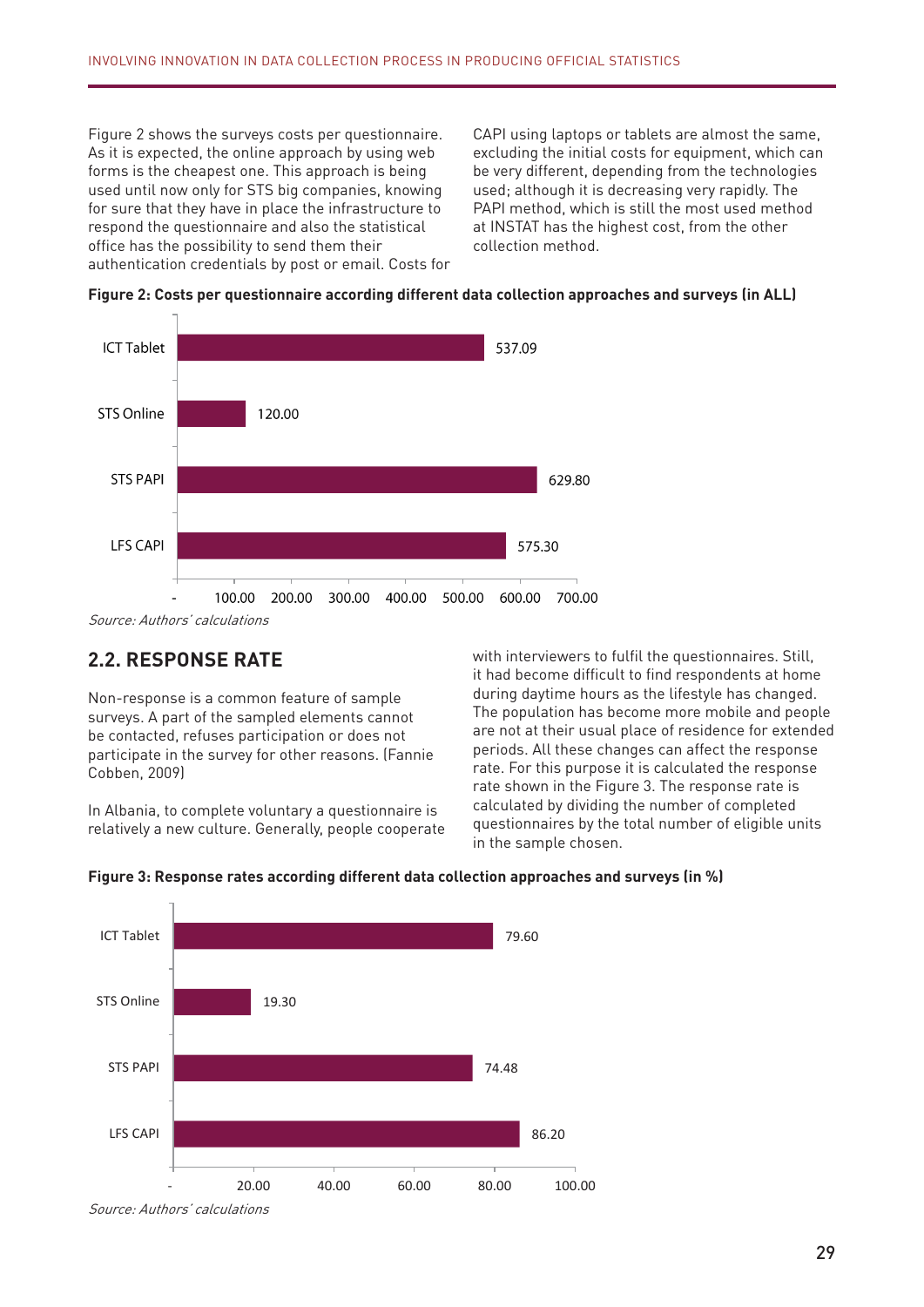There is a specific situation in Albania, because the system of addresses has serious weaknesses. This makes it very difficult to mail questionnaires or authentication credentials for online forms. For household surveys, INSTAT is using its own GIS system, designed for Population and Housing Census 2011 (PHC). The response rate for LFS is higher due to this fact. The response rate for LFS is the annual average of 2014, for STS PAPI is the annual average of 2013, for STS online is the rate for fourth quarter 2015, while for ICT tablet is the rate of 2015.

Bradburn (1978) suggested that the definition of respondent burden should include four elements: interview length; required respondent effort; respondent stress; and the frequency of being interviewed. The effort required of respondents could refer to the cognitive challenges of a task. The smallest response rate is for the online approach; 19.3%. Even with the online surveys, observation units can respond when it is appropriate for them, the burden on respondents is higher, as they need to understand, complete, keep notes, and calculate questions.

Traditionally, using interviewers for data collection has resulted the most efficient way regarding response rates; approximately 80%. The respondents trust interviewers and collaborate with them better, resulting in higher response rates. Interviewers are equipped with identification badges and have with them a formal paper explaining the scope of the survey and the data confidentiality aspects.

## **2.3. RESPONSE BURDEN**

The measurement of response burden is done by taking into account duration of interview, for the same survey, in different data collection methods. STS survey has been tested in two different methods; PAPI and online. It is used the same questionnaire for both methods. On the online form there have been added additional notes, to explain what the interviewer does in the face to face method. The online form was directed to the same individual as per PAPI method (during PAPI method contact points have been decided previously).

Obviously the online method has a higher burden on the observation unit (in our case companies). This relates mostly to the fact that the respondent needs more time to understand the questions.





#### Source: Authors' calculations

# **2.4. DATA CAPTURE**

Kjo lidhet kryesisht me faktin se i anketuari ka nevojë për më shumë kohë për të kuptuar pyetjet. Technology (IT) and rapid advances in technology **2.4. Kapja e të dhënave** statistical offices. INSTAT's everyday challenge is to to produce statistics in a more cost effective way. Almost every survey carried out by INSTAT is data capturing process, a scanning system was installed in October 2009 to prepare the coming work for scanning censuses and large surveys<br>work for scanning censuses and large surveys High dynamic developments in Information changes are affecting the way of work for the identify trends and find the most suitable solutions using the face to face interview. To facilitate the questionnaires.

INSTAT's achievements regarding data capture are: Enterprise Census e të dhje me kapjen e të dhje me kapjen e të dhje me kapjen e të dhënave janë: të dhënave ja - In 2011 scan and capture all data from the

 $C$  vitin 2011 skanimi dhe kapja e të dhënave për Censusin e Ndërmarrjeve Ekonomike Ekonomike Ekonomike Ekonomike Ekonomike Ekonomike Ekonomike Ekonomike Ekonomike Ekonomike Ekonomike Ekonomike Ekonomike Ekonomike Ekonomi - In 2011-2012 scan and capture all data from the PHC

në vitin 2010-00ani anë vapjanë atë data momensisë dhe kapja e të dhe kapja e popullsisë dhe Banesave për Cens<br>Agriculture Census - In 2013 scan and capture all data from the

- From 2010 – till present scan and capture  $N_{\text{velocity}}$  surveys periodically surveys

reduces time for data capturing process, especially for big statistical activities. For National Statistical The Intelligent Character Recognition (ICR) approach Offices (NSO's) there is always a trade between timeliness and data quality. Regarding this, an analysis has been made to estimate the data quality, for Enterprise Census.

When analyzing scanned data, there are several ways to divide the amount of data by questionnaire, page, field or character level. It was chosen the most detailed level, character level, where registered characters, in this case in the transfer file, is compared with characters from questionnaire. Boxes were picked randomly and from these boxes there were questionnaires randomly picket out. All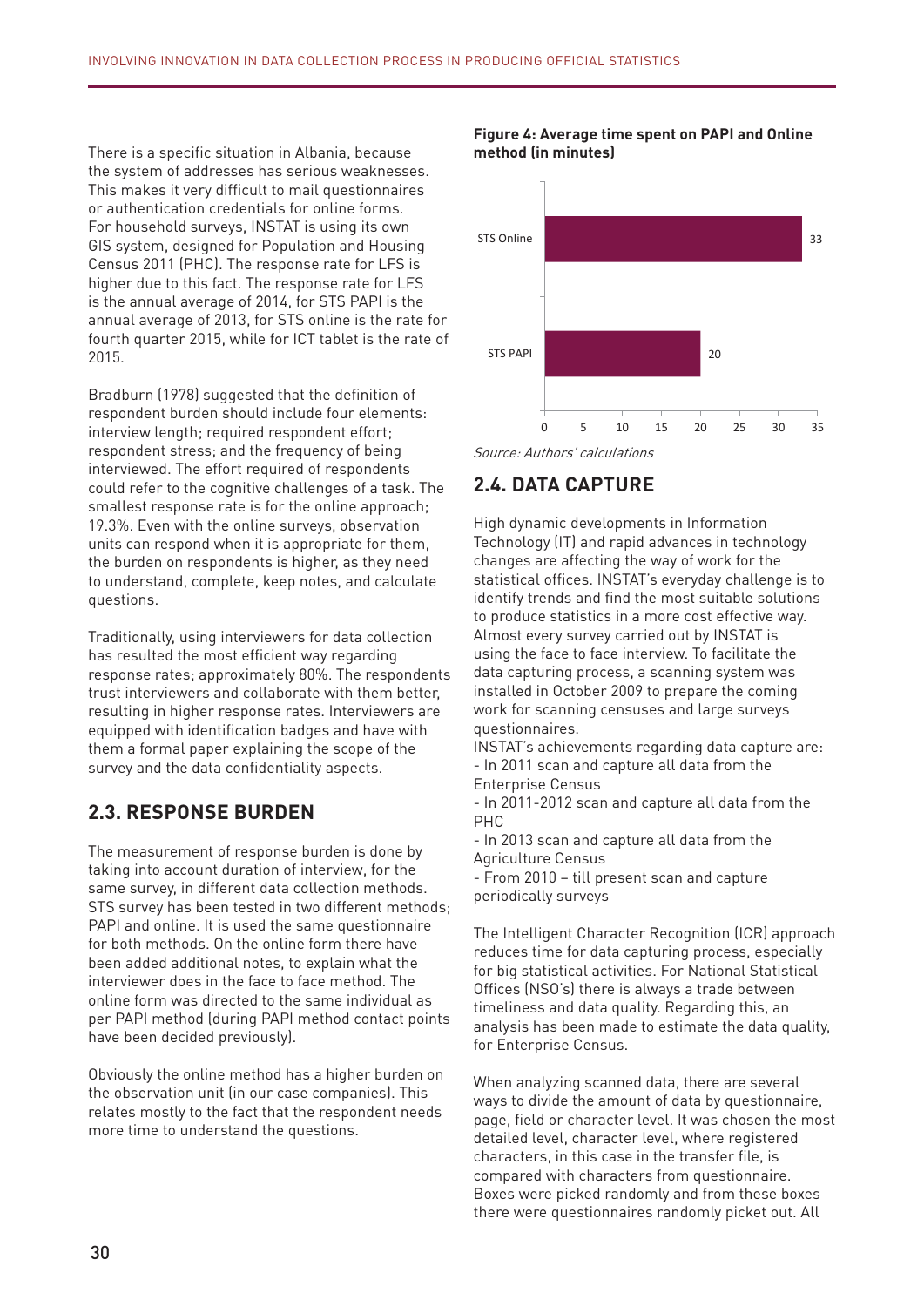characters were compared and looked for remaining substitutes, i.e. characters incorrect interpreted or incorrect registered.

Figure 5 shows how the interpreter interprets "6" as "0". If the verifiers have accepted the "0" or change it to e.g. "8", this was a remaining substitute. The fields were divided into three different kinds of fields; handwritten, checkbox and Optical Character Recognition (OCR) (i.e. pre-printed).

#### **Figure 5: Example of a substitute**



Source: Enterprise Census, data capturing process

Figura 5 tregon se si verifikuesi interpreton "6" si "0". Nëse verifikuesit e kanë pranuar "0" ose ta In Table 2 are shown the number of controlled questionnaire in order to analyze the scanned data for the Enterprise Census.

#### **Table 2: Controlled questionnaire**

| <b>Box Number</b> | <b>Number of</b><br>questionnaires | <b>Number of checked</b><br>questionnaires | <b>Share of checked questionnaires</b> |
|-------------------|------------------------------------|--------------------------------------------|----------------------------------------|
| 4101              | 289                                | 14                                         | 4.84                                   |
| 4601              | 252                                | 7                                          | 2.78                                   |
| 5101              | 245                                | 12                                         | 4.90                                   |
| 5501              | 296                                | 8                                          | 2.70                                   |
| 6201              | 162                                | 4                                          | 2.47                                   |
| 3902              | 259                                | 14                                         | 5.41                                   |
| 4702              | 68                                 | 8                                          | 11.76                                  |
| <b>Total</b>      | 1571                               | 67                                         | 4.26                                   |

Source: Authors' calculations

In the Table 3 are shown the number of substitute's characters in order to analyze the quality of data capture for the Enterprise Census.

#### **Table 3: Result of substitutes**

| <b>Type of fields</b> | No of<br>characters | No of<br>substitutes | Share of<br>substitutes |
|-----------------------|---------------------|----------------------|-------------------------|
| <b>OCR</b> numeric    | 1474                |                      |                         |
| <b>Handwritten</b>    | 18610               | 28                   | 0.15                    |
| <b>Checkbox</b>       | 4110                |                      | 0.02                    |
| <b>Total</b>          | 24194               | 29                   | 0.12                    |

Source: Authors' calculations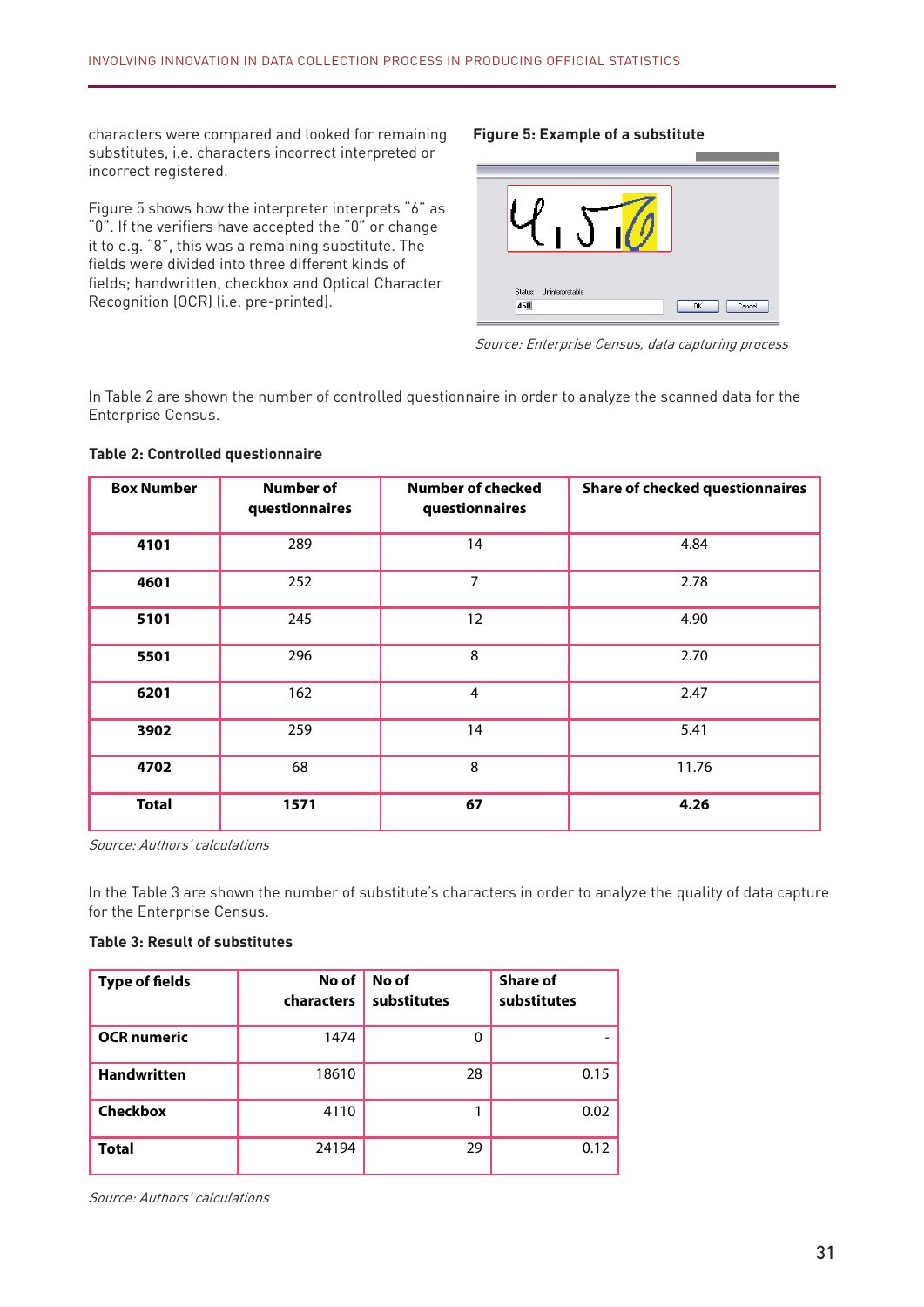The main purpose of controlling output data was to measure the quality by counting substitutes. Few numbers of substitutes were found as is shown in the Table 3. Handwritten fields represented most of found substitutes, which was not much of a surprise. A typical example was the letter "I" that had become a number "1" instead. OCR fields had no substitutes at all, only one occurrence of substitute for the checkboxes was found. The Table 3 reflects a very good quality of the captured/transferred data, only 0.12 percent of characters were substitutes.

## **2.5. QUALITY OF THE DATA**

Users of survey data should always have at least some basic information about the degree to which survey data were modelled or estimated by imputation. At the end of imputation, it may be useful to produce the following indicators (Statistics Canada, 2010):

- the number of records which were imputed (i.e., the number of recipient records);

- the number of times each field was imputed and by what method;

- the number of records eligible to be used as donors;

- the number of records actually used as donors and the number of recipients each of these donor records imputed;

- a list (or file) indicating which donors were used for each recipient (to trace the sources of unusual imputed records);

- a list of all records for which imputation failed (e.g., because no donor was found).

Eurostat proposes the following standard quality indicators that can be used from the point of view of the producers, for summarizing the quality of the statistics as reported according to the Standard Quality Report (ESTAT/02/Quality/2005/9/Quality Indicators). This set of indicators can be used to measure and follow over time the quality of the data produced in the European Statistical System (ESS)1. The standard quality indicators proposed by Eurostat are:

- User satisfaction index
- Rate of available statistics
- Coefficient of variation
- Unit response rate (un-weighted/weighted)
- Item response rate (un-weighted/weighted)
- Imputation rate and ratio
- Over-coverage and misclassification rates
- Geographical under-coverage ratio
- Average size of revisions
- Punctuality of time schedule of effective
- publication
- Time lag between the end of reference period and the date of first result

• Time lag between the end of reference period and the date of the final results

- Number of publications disseminated and/ or sold
- Number of accesses to databases
- Rate of completeness of metadata information for released statistics
- Length of comparable time-series
- Number of comparable time-series

• Rate of differences in concepts and measurement from European norms

• Asymmetries for statistics mirror flows

• Rate of statistics that satisfies the requirements for the main secondary use

The set of indicators were considered by INSTAT to perform the assessment of the effects of the cleaning procedure (editing and imputation) at aggregate level, and can be grouped into three different kinds (INSTAT Quality Dimensions, 2014):

1. Indicators on the amount of data submitted to the imputation procedure, like Number of Records, Number of Variables, Number of Variables subject to the Imputation procedure, and Number of Total Values.

2. Indicators for the evaluation of the overall effects of the imputation procedure in percentage:

• Imputation rate (I): (Number of Imputed values/ Number of Total values)\*100;

• Addition rate (Ia): (Number of Additions/Number of Total values)\*100;

• Modification rate (Im): (Number of Modification/ Number of Total values)\*100;

• Elimination rate (Ie): (Number of Eliminations/ Number of Total values)\*100.

3. Synthetic indicators on the imputation rate by records, like for instance Number of Records with Imputation rate greater than 2% and Number of Records with Imputation rate greater than 5%. From the indicators shown in Table 4, the LFS has around 0.01% Imputation rate, so CAPI data collection method is a very good method to monitor and control the quality of the data. PAPI, as expected, is the method where imputation and editing have the highest figures, around 4.71% of the total values.

<sup>1</sup> https://circabc.europa.eu/webdav/CircaBC/ESTAT/ prodcom/Library/25-Quality/quality\_reports/reference\_ documents/STANDARD\_QUALITY\_INDICATORS.pdf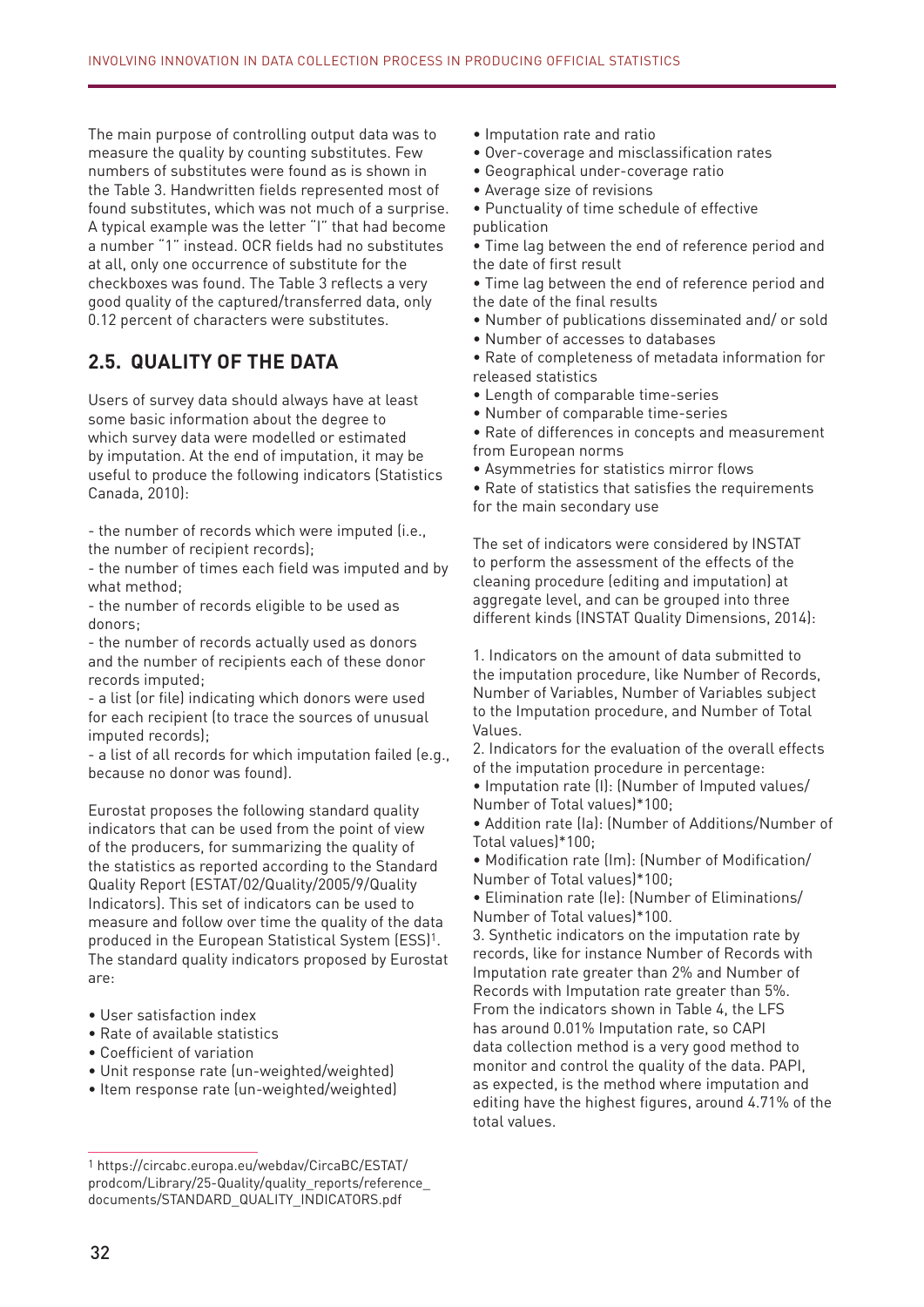|                                     | <b>LFS CAPI</b> | <b>STS PAPI</b> | <b>STS Online</b> | <b>ICT Tablet</b> |
|-------------------------------------|-----------------|-----------------|-------------------|-------------------|
| <b>Number of Records</b>            | 12,490          | 6,803           | 60                | 1,473             |
| <b>Number of Variables</b>          | 164             | 59              | 59                | 93                |
| <b>Number of Total values</b>       | 2,048,360       | 401,377         | 3,540             | 136,989           |
|                                     |                 |                 |                   |                   |
| <b>Number of Imputed values</b>     | 20,484          | 1,890,486       | 3,929             | 56,165            |
| <b>Number of Additions</b>          |                 | 545,873         | 2,443             | 5,480             |
| <b>Number of Eliminations</b>       |                 | 8,028           |                   | 16,439            |
| <b>Number of Modification</b>       | 20,484          | 1,336,585       | 1,487             | 34,247            |
|                                     |                 |                 |                   |                   |
| % Imputation rate (I)               | 0.01            | 4.71            | 1.11              | 0.41              |
| % Additions rate (la)               |                 | 1.36            | 0.69              | 0.04              |
| % Elimination rate (le)             |                 | 0.02            |                   | 0.12              |
| % Modification rate (Im)            | 0.01            | 3.33            | 0.42              | 0.25              |
| % Non-Imputation rate               | 99.99           | 95.29           | 98.89             | 99.59             |
|                                     |                 |                 |                   |                   |
| % of records with I greater than 2% | 5               | 115             | 26                | 112               |
| % of records with I greater than 5% | 5               | 13              | 18                | 9                 |

#### **Table 4: Quality assessment indicators at aggregate level**

Source: Authors' calculations

It is obvious from the above data that the CAPI method benefits are not only on the processing time (as data entry is done during data collection process) but also on the data quality.

# **3. OTHER STATISTICAL PROCESS, BESIDES DATA COLLECTION**

INSTAT is aiming at replacing SAS and SPSS software in favour of R statistical software package which is an open source tool capable of doing most of the same thing as the others. This shift is mainly due to the very expensive license costs. In the meantime, before the process is fully accomplished, there is still a need for use of SAS and SPSS. So the plan is to gradually switch from SAS/SPSS to R.

In September 2012 INSTAT has developed a new well-functioning website with user friendly structure. It means using the Common Nordic Meta Model (CNMM) to allow user's access to statistical data, dynamically. INSTAT's statistical databases have been built with a PX-Web user interface. From January 2016 this tool is free of charge, while PX-Web is free of charge since January 2015. PX-Web is developed and owned by Statistics Sweden and is used to establish dynamic tables<sup>2</sup>.

Every previously mentioned effort is done to contribute to the development of a sustainable statistical system in Albania. This system should facilitate decision-making based on relevant and reliable statistical information that meets domestic needs.

<sup>2</sup> http://www.scb.se/sv\_/PC-Axis/Programs/PX-Web/